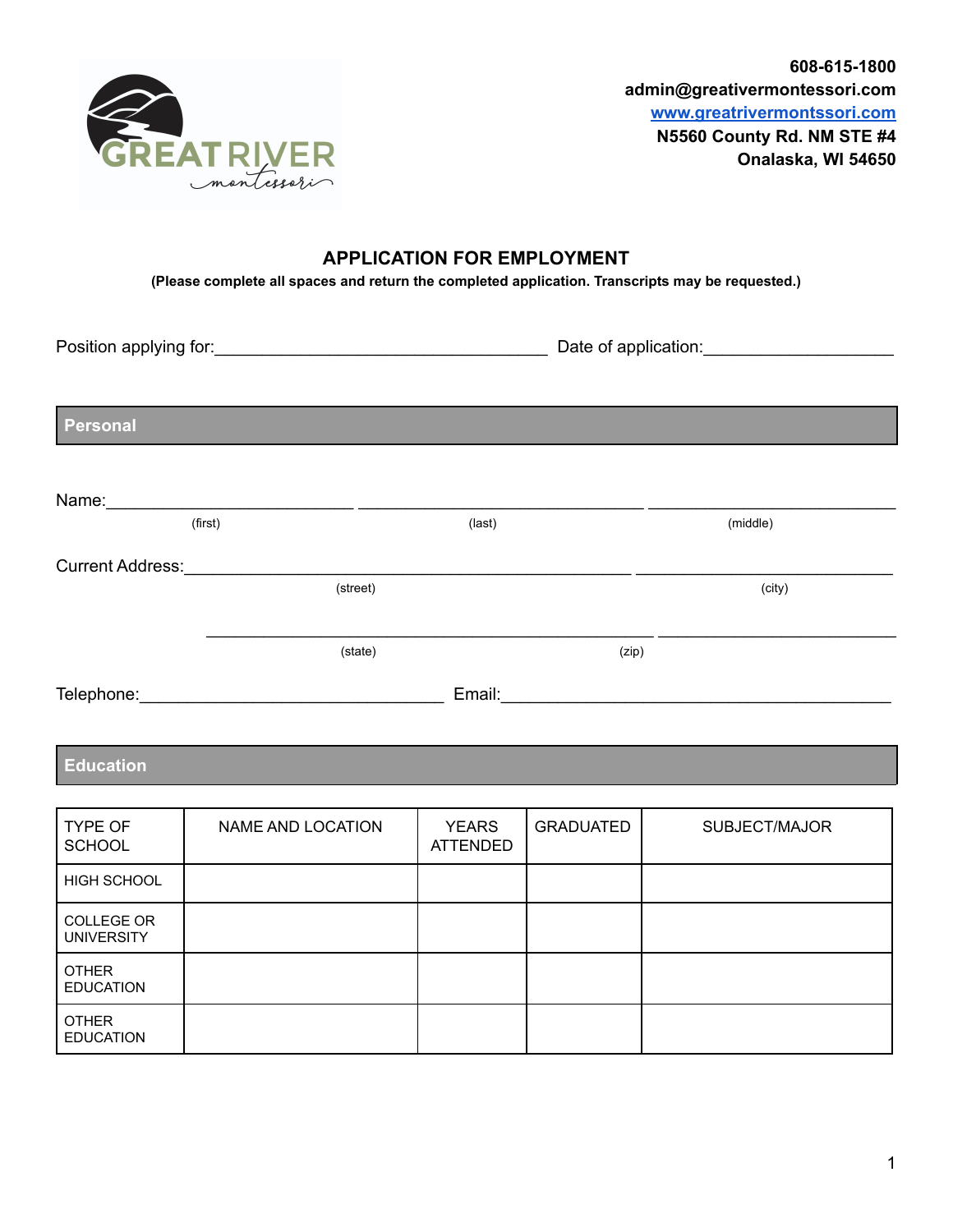| Work Experience: Please list your last 4 employers. |  |  |  |
|-----------------------------------------------------|--|--|--|
|                                                     |  |  |  |

| Employer-Company/School | Dates | Job Title/Duty | Reason For Leaving |
|-------------------------|-------|----------------|--------------------|
| Name:                   |       |                |                    |
| Address:                |       |                |                    |
| Name:                   |       |                |                    |
| Address:                |       |                |                    |
| Name:                   |       |                |                    |
| Address:                |       |                |                    |
| Name:                   |       |                |                    |
| Address:                |       |                |                    |

May we contact your current employer for references? Yes\_\_\_\_\_\_\_\_\_\_\_\_\_\_ No\_\_\_\_\_\_\_\_

If yes, please sign and date here: \_\_\_\_\_\_\_\_\_\_\_\_\_\_\_\_\_\_\_\_\_\_\_\_\_\_\_\_\_\_\_\_\_\_\_\_\_\_\_ \_\_\_\_\_\_\_\_\_\_\_\_\_\_\_\_\_\_

(signature) (date)

**References: Please list three non-family members for reference. Please include past/present supervisors.**

| Name | Address | Telephone | Title |
|------|---------|-----------|-------|
|      |         |           |       |
|      |         |           |       |
|      |         |           |       |